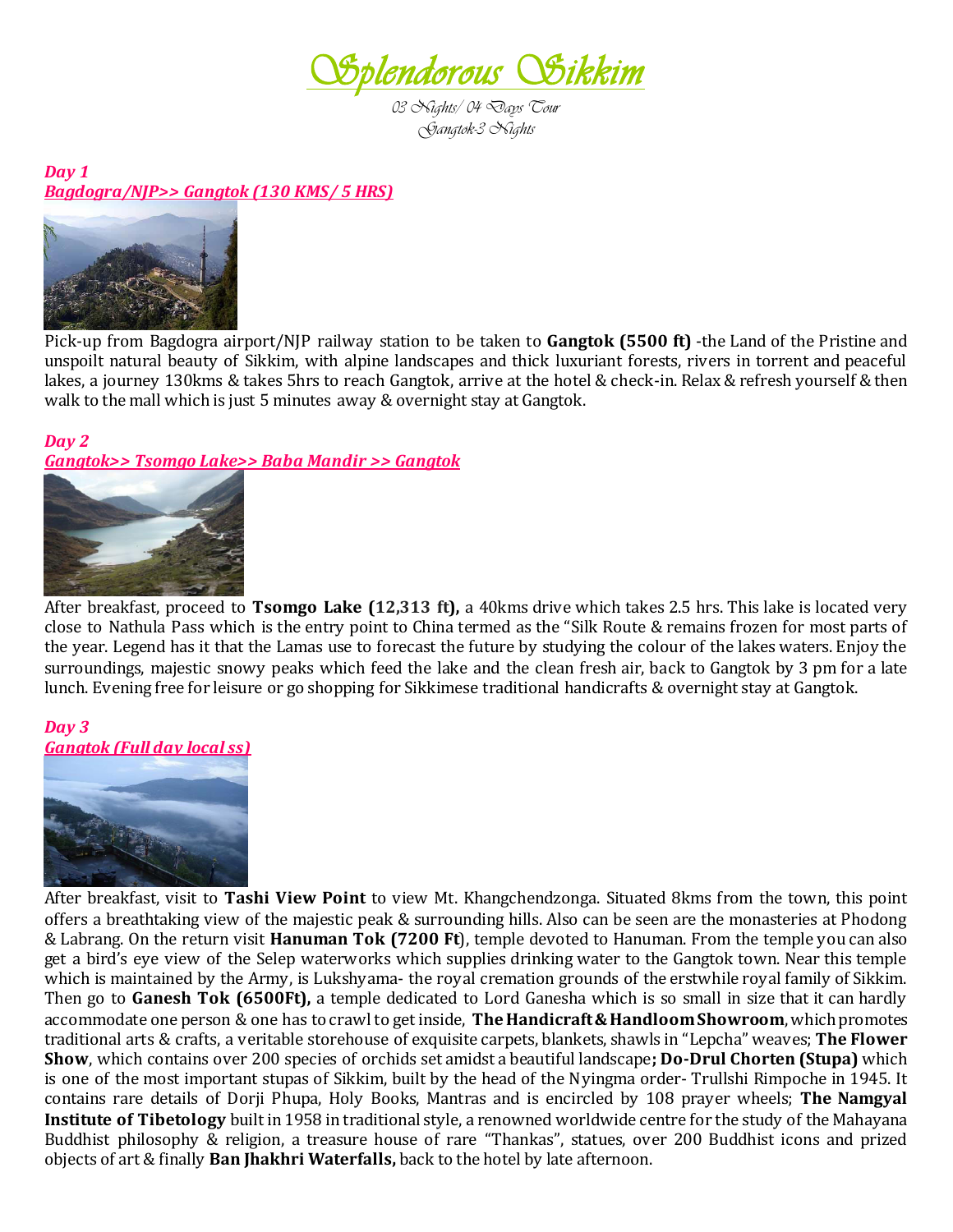Relax & refresh yourself & then walk to the mall which is just 5 minutes away & overnight stay at Gangtok.



After breakfast, checkout from the hotel & proceed to Bagdogra Airport/NJP Railway Station for onwards destination.





| Grade          | $A1+$ | A1    | A     | $\mathbf B$ | $\overline{\mathbf{C}}$ | D     | E     | F     | G     |
|----------------|-------|-------|-------|-------------|-------------------------|-------|-------|-------|-------|
| 02 PAX         | 30717 | 19212 | 20982 | 19470       | 15488                   | 14603 | 13718 | 12985 | 11923 |
| <b>04 PAX</b>  | 27413 | 15908 | 17678 | 16166       | 12184                   | 11299 | 10414 | 9681  | 8619  |
| <b>06 PAX</b>  | 25859 | 14354 | 16124 | 14612       | 10630                   | 9745  | 8860  | 8127  | 7065  |
| 08 PAX         | 25082 | 13577 | 15347 | 13836       | 9853                    | 8968  | 8083  | 7350  | 6288  |
| <b>EXT BED</b> | 13725 | 5100  | 7350  | 5700        | 3960                    | 3360  | 3360  | 3060  | 2730  |
| <b>CWB</b>     | 9750  | 5100  | 7350  | 5700        | 3960                    | 3360  | 3360  | 3060  | 2730  |
| <b>CNB</b>     | 7050  | 3300  | 4950  | 4050        | 2400                    | 2280  | 2310  | 2280  | 2280  |

| <b>HOTEL USED</b> |                       | <b>ROYAL</b> (A1)  |                            |                                                          |                           |
|-------------------|-----------------------|--------------------|----------------------------|----------------------------------------------------------|---------------------------|
|                   | <b>HERITAGE (A1+)</b> |                    | <b>UPMARKET</b> (A)        | AT THE MALL (B)                                          | <b>ENCHANTING (C)</b>     |
|                   |                       | <b>LEMON TREE-</b> |                            | <b>KINGSWAY</b>                                          |                           |
|                   |                       | superior (MAP)     |                            | BOUTIQUE -sup dlx                                        |                           |
|                   |                       |                    |                            | $\left(\frac{\text{veg}}{\text{veg}}\right)$ NEW ORCHID- |                           |
|                   |                       |                    | DENZONG SHANGRILA-         | dlx/ROYAL ORCHID                                         | NIRVANA INN (veg) -       |
|                   |                       |                    | superior/ FERN DENZONG     | $\left(\text{veg}\right)$ - sup dlx/                     | maharani mountain view    |
|                   |                       |                    | HOTEL N SPA - winter green | <b>SUMMIT GOLDEN</b>                                     | (MAP) / CHUMBI            |
|                   |                       |                    | / WOODBERRY HOTEL &        | CRESCENT-dlx/                                            | RESIDENCY- rose dlx/NEW   |
|                   | HIDDEN LAND /         |                    | $SPA - premium (pure veg)$ | SUMMIT NAMNANG-                                          | ORCHID-std / SONAM DELEK- |
|                   | NORKHILL/             |                    | <b>MOUNT SINOLCHU -</b>    | dlx/ CYGNETT INN LA                                      | sup dlx/ MOUNT            |
|                   | <b>DENZONG</b>        |                    | premium/KINGSWAY           | MAISON – club/SUMI                                       | HIMALAYAN-dlx/TEMI        |
|                   | REGENCY-regency       |                    | $BOUTIQUE - suite$ $(veg)$ | <b>RESORT &amp; SPA-</b>                                 | HOUSE/ GRAND SILK ROUTE   |
| <b>GANGTOK</b>    | suite (MAP)           |                    | (MAP)                      | premium (MAP)                                            | (new block) (CP)          |

| <b>HOTEL USED:</b> | <b>JUST ARRIVED!! (D)</b>                    | <b>VALUE FOR MONEY!!</b> (E)      | ECONOMY (F)                  | <b>BUDGET</b> (G)     |  |
|--------------------|----------------------------------------------|-----------------------------------|------------------------------|-----------------------|--|
|                    | NIRVANA INN $(\text{veg})$ – maharani        |                                   |                              |                       |  |
|                    | mountain view (MAP)/                         | NIRVANA INN (veg) -maharaja       | MISTY OAK- sup dlx/ HOTEL    |                       |  |
|                    | $GREENDALE$ - $(\text{veg})$ $(dlx)$ / SONAM | dlx/SIKKIM RETREAT-luxury/        | YAVACHI -dlx/ SIKKIM         |                       |  |
|                    | DELEK - dlx/RENDEZVOUS- dlx/                 | ALPINE HILLS/ RENDEZVOUS -        | RETREAT- comfort/HOTEL       |                       |  |
|                    | TEMI HOUSE - premium/HOTEL                   | std/THE ORIENTAL - dbl/           | NORBU HOUSE - dlx /          | MISTY OAK- dlx/ PRIME |  |
|                    | <b>BLUEBERRY BANQUEST &amp;</b>              | <b>GRAND SILK ROUTE-old block</b> | NIRVANA INN $(\text{veg})$ – | VIEW-dlx/SONAM        |  |
| <b>GANGTOK</b>     | $SPA$ (veg) – sup dlx (CP)                   | (CP)                              | maharaja dlx (CP)            | DELEK-std (CP)        |  |